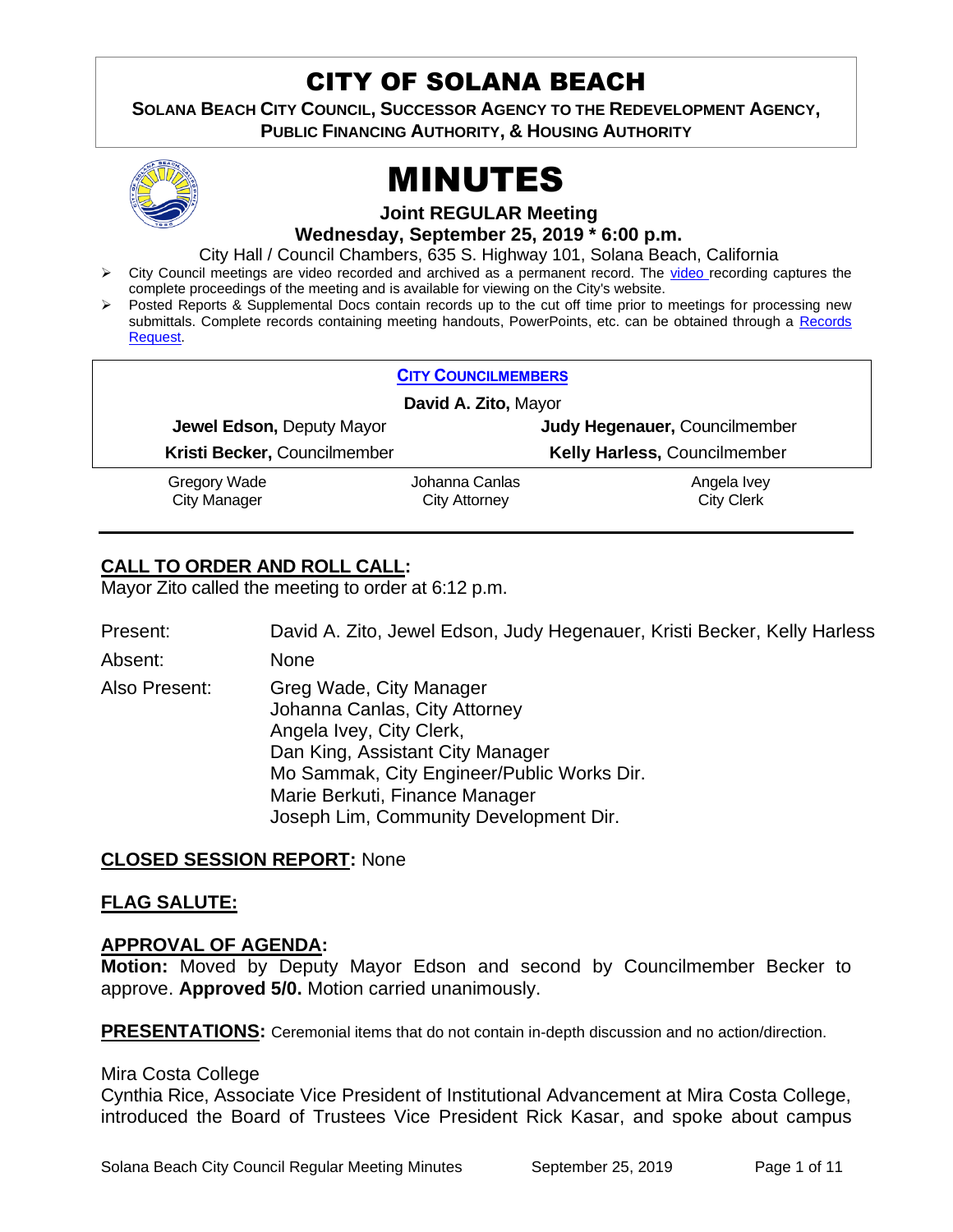locations, a new pilot program providing a bachelor's degree option, Mira Costa's expanded program providing up to two years tuition free, the bond initiative passed in 2016 providing for updated classrooms, new buildings and upgraded facilities, and gratitude for the communities support and collaboration.

#### **ORAL COMMUNICATIONS:**

This portion of the agenda provides an opportunity for members of the public to address the City Council on items relating to City business and not appearing on today's agenda by submitting a speaker slip (located on the back table) to the City Clerk. Comments relating to items on this evening's agenda are taken at the time the items are heard. Pursuant to the Brown Act, no action shall be taken by the City Council on public comment items. Council may refer items to the City Manager for placement on a future agenda. The maximum time allotted for each presentation is THREE MINUTES (SBMC 2.04.190). Please be aware of the timer light on the Council Dais.

Dave Rolland and reviewed updates from Senator Toni Atkins' office which included funding to address affordable housing and homelessness, protections for renters, indiscriminate evictions, exorbitant rent increase, updates of the state's use-of-force statute to end preventable deaths without jeopardizing safety of law enforcements, protections for energy ratepayers by overhauling the way the state and utilities cover the cost of wildfire damages, funding for disaster preparedness and recovery, funding for education and education construction, enhancing the new students attending community college to two years tuition free, public safety, climate change, youth homelessness, art and culture, and stabilizing the Del Mar bluffs. He spoke about available funding through the California Arts Council in which over 40 San Diego County organizations received collectively more than one million dollar for programs last year. He urged residents to call their office on any state related matters and introduced Toni Duran as the area's new liaison to the community since he would be shifting his duties at the Senator's office.

Peggy Walker, San Dieguito Alliance for Drug Free Youth, said that she was also representing a coalition of public health education and addiction treatment professionals that had serious concerns about the current teen and adult vaping health crisis of nicotine and marijuana THC products that had led to hospitalization. She said that the CDC, Center for Disease Controls had reported 530 cases of illnesses and nine deaths, that 67% of patients were between the ages of 18 and 34 and more than two-thirds of them were under 25 years old. She submitted a handout and said that it was a list of vaping products available and marketed to teens, that many companies, cities, counties, and states were enacting moratoriums or bans of such products from shelves and product advertising, and requested that Council consider banning vaping of nicotine and marijuana products which caused mysterious lung diseases impacting so many children and young adults.

Kathleen Lippitt said that she was a public health practitioner and submitted a document that was the first Surgeon General Advisory since 1992 regarding marijuana use, the opinion issued a significant warning regarding the physical and mental implications of marijuana use during pregnancy and the increased exposure to youth increased the possibility of dependence and addiction, the nexus between marijuana and opioids, and the concern about the Solana Beach initiative on the ballot next year having an accurate reflection of the upcoming measure and exactly what it would do.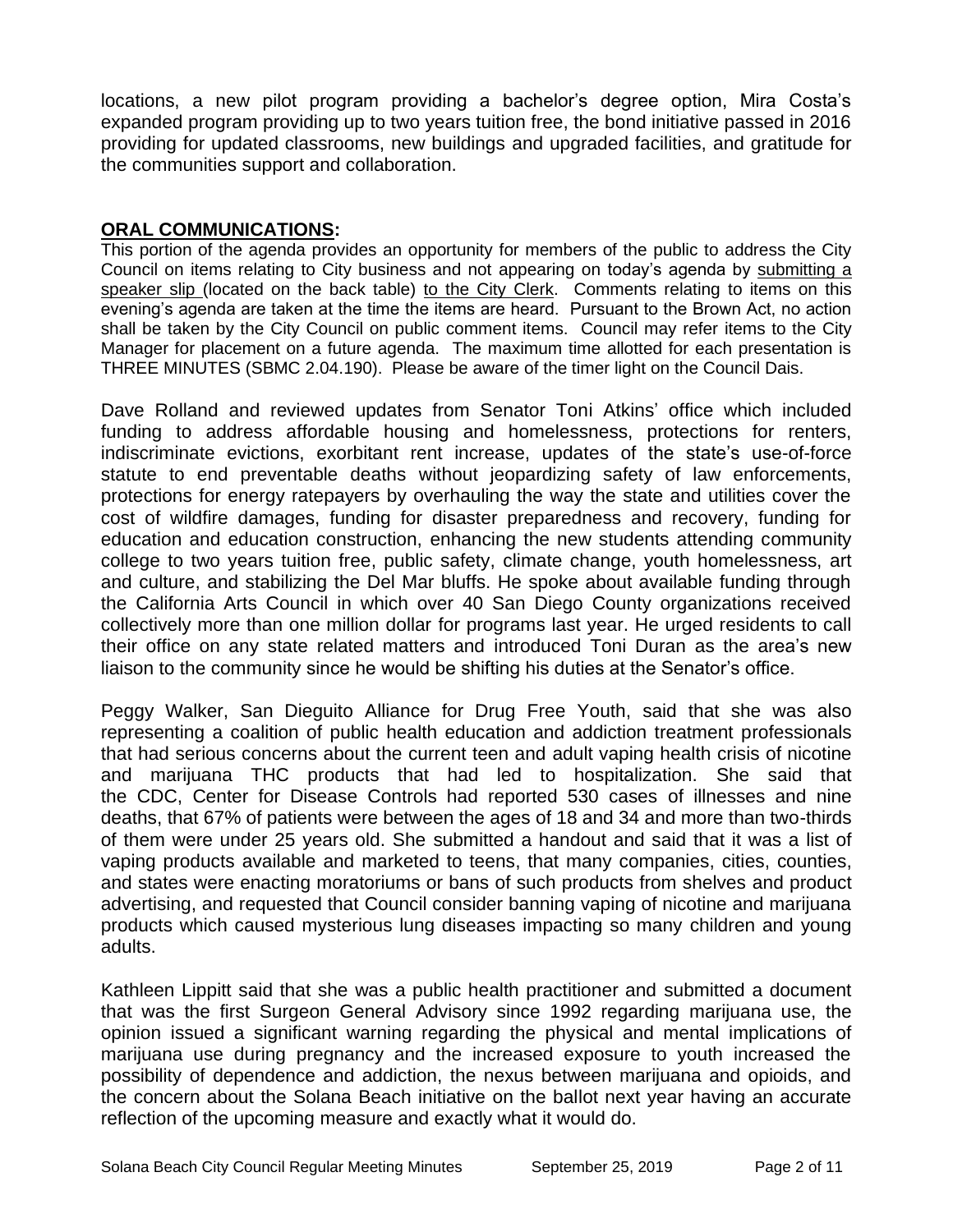Council and Staff responded that the ballot title and summary, which was written by the City Attorney, had been prepared earlier this year and was posted on the City's website.

#### **COUNCIL COMMUNITY ANNOUNCEMENTS / COMMENTARY:**

*An opportunity for City Council to make brief announcements or report on their activities. These items are not agendized for official City business with no action or substantive discussion.* 

#### **A. CONSENT CALENDAR:** (Action Items) (A.1. - A.8.)

Items listed on the Consent Calendar are to be acted in a single action of the City Council unless pulled for discussion. Any member of the public may address the City Council on an item of concern by submitting to the City Clerk a speaker slip (located on the back table) before the Consent Calendar is addressed. Those items removed from the Consent Calendar by a member of the Council will be trailed to the end of the agenda, while Consent Calendar items removed by the public will be discussed immediately after approval of the Consent Calendar.

#### **A.1. Register Of Demands.** (File 0300-30)

Recommendation: That the City Council

1. Ratify the list of demands for August 10 – September 13, 2019.

#### [Item A.1. Report \(click here\)](https://solanabeach.govoffice3.com/vertical/Sites/%7B840804C2-F869-4904-9AE3-720581350CE7%7D/uploads/Item_A.1._Report_(click_here)_09-25-19_-_O.pdf)

**Motion:** Moved by Deputy Mayor Edson and second by Councilmember Harless to approve. **Approved 5/0.** Motion carried unanimously.

- **A.2. General Fund Adopted Budget for Fiscal Year 2019-2020 Changes.** (File 0330-30) Recommendation: That the City Council
	- 1. Receive the report listing changes made to the Fiscal Year 2019-2020 General Fund Adopted Budget.

#### [Item A.2. Report \(click here\)](https://solanabeach.govoffice3.com/vertical/Sites/%7B840804C2-F869-4904-9AE3-720581350CE7%7D/uploads/Item_A.2._Report_(click_here)_09-25-19_-_O.pdf)

**Motion:** Moved by Deputy Mayor Edson and second by Councilmember Harless to approve. **Approved 5/0.** Motion carried unanimously.

#### **A.3. Emergency Storm Drainpipe Repairs in the Solana Beach Towne Centre Update No. 8.** (File 0850-40)

Recommendation: That the City Council

1. Receive Update No. 8 and provide further direction, if necessary.

Item A.3. Report (click here)

*Posted Reports & Supplemental Docs contain records up to the cut off time, prior to the start of the meeting, for processing new submittals. The final official record containing handouts, PowerPoints, etc. can be obtained through a Records Request to the City Clerk's Office.* **Motion:** Moved by Deputy Mayor Edson and second by Councilmember Harless to approve. **Approved 5/0.** Motion carried unanimously.

## **A.4. Council Use Policy – Public Availability of Drinking Water.** (File 0230-55) Recommendation: That the City Council

#### 1. Adopt **Resolution 2019-129**: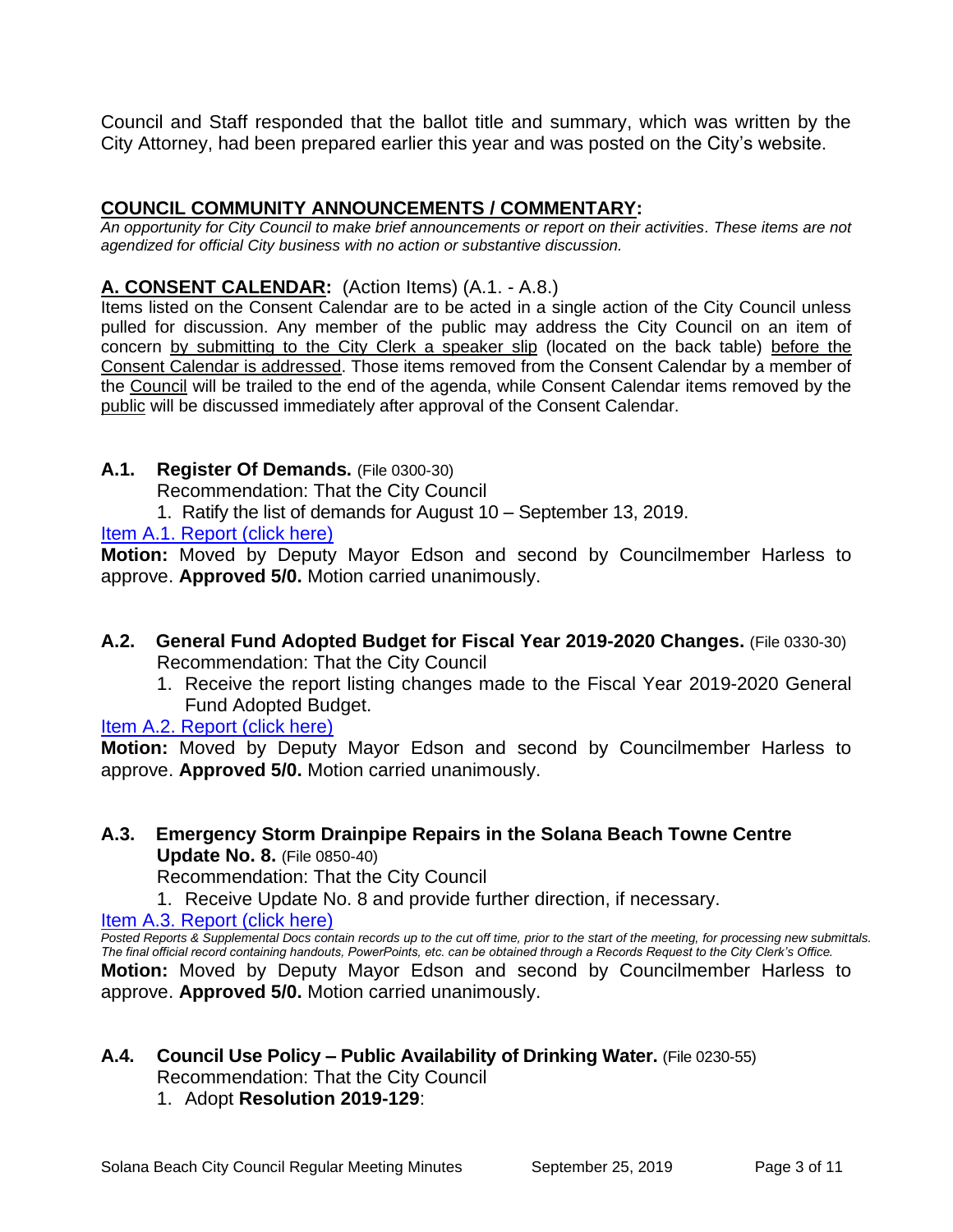a. Provide comment and direction and consider formally adopting City Council Policy No. increasing the City's commitment to provide public drinking water.

#### [Item A.4. Report \(click here\)](https://solanabeach.govoffice3.com/vertical/Sites/%7B840804C2-F869-4904-9AE3-720581350CE7%7D/uploads/Item_A.4._Report_(click_here)_09-25-19_-_O.pdf)

*Posted Reports & Supplemental Docs contain records up to the cut off time, prior to the start of the meeting, for processing new submittals. The final official record containing handouts, PowerPoints, etc. can be obtained through a Records Request to the City Clerk's Office.* **Motion:** Moved by Deputy Mayor Edson and second by Councilmember Harless to approve. **Approved 5/0.** Motion carried unanimously.

#### **A.5. Sewer Pipeline Replacement Project - Notice of Completion** (File 1040-36) Recommendation: That the City Council

#### 1. Adopt **Resolution 2019-113**:

- a. Authorizing the City Council to accept as complete the 2019 Sewer Pipeline Replacements, Bid 2019-01, performed by DB Pipeline.
- b. Authorizing the City Clerk to file a Notice of Completion.

#### 2. Adopt **Resolution 2019-123**:

- a. Receiving this report detailing the specifics of the emergency nature of this project.
- b. Making a finding, based on substantial evidence set forth in the Staff Report, that the emergency would not permit a delay resulting from a competitive solicitation for bids, and that the action was necessary to respond to the emergency.
- c. Ratifying the City Manager's decision for the emergency storm drain repairs located along south side of Lomas Santa Fe Drive approximately 200 yards east of Las Banderas Drive under the authority of Section 3.08.060 of the Solana Beach Municipal Code (SBMC) which states that the City Manager may make emergency purchases that exceed \$25,000 in response to conditions that endanger life, health or safety and that those emergency purchases are free from the provisions of Chapter 3.08 of the SBMC.
- d. Authorizing the City Manager to pay all invoices associated with the emergency storm drain repairs located along south side of Lomas Santa Fe Drive approximately 200 yards east of Las Banderas Drive.

#### [Item A.5. Report \(click here\)](https://solanabeach.govoffice3.com/vertical/Sites/%7B840804C2-F869-4904-9AE3-720581350CE7%7D/uploads/Item_A.5._Report_(click_here)_09-25-19_-_O.pdf)

*Posted Reports & Supplemental Docs contain records up to the cut off time, prior to the start of the meeting, for processing new submittals. The final official record containing handouts, PowerPoints, etc. can be obtained through a Records Request to the City Clerk's Office.*

**Motion:** Moved by Deputy Mayor Edson and second by Councilmember Harless to approve. **Approved 5/0.** Motion carried unanimously.

#### **A.6. 2019 Street Maintenance and Repair Project.** (File 0820-35)

Recommendation: That the City Council

- 1. Adopt **Resolution 2019-124**:
	- a. Awarding a construction contract for the 2019 Street Maintenance & Repair Project, Bid 2019-04, in the amount of \$381,127, to PAL General Engineering, Inc.
	- b. Approving an amount of \$95,000 for construction contingency.
	- c. Authorizing the City Manager to execute the construction contract on behalf of the City.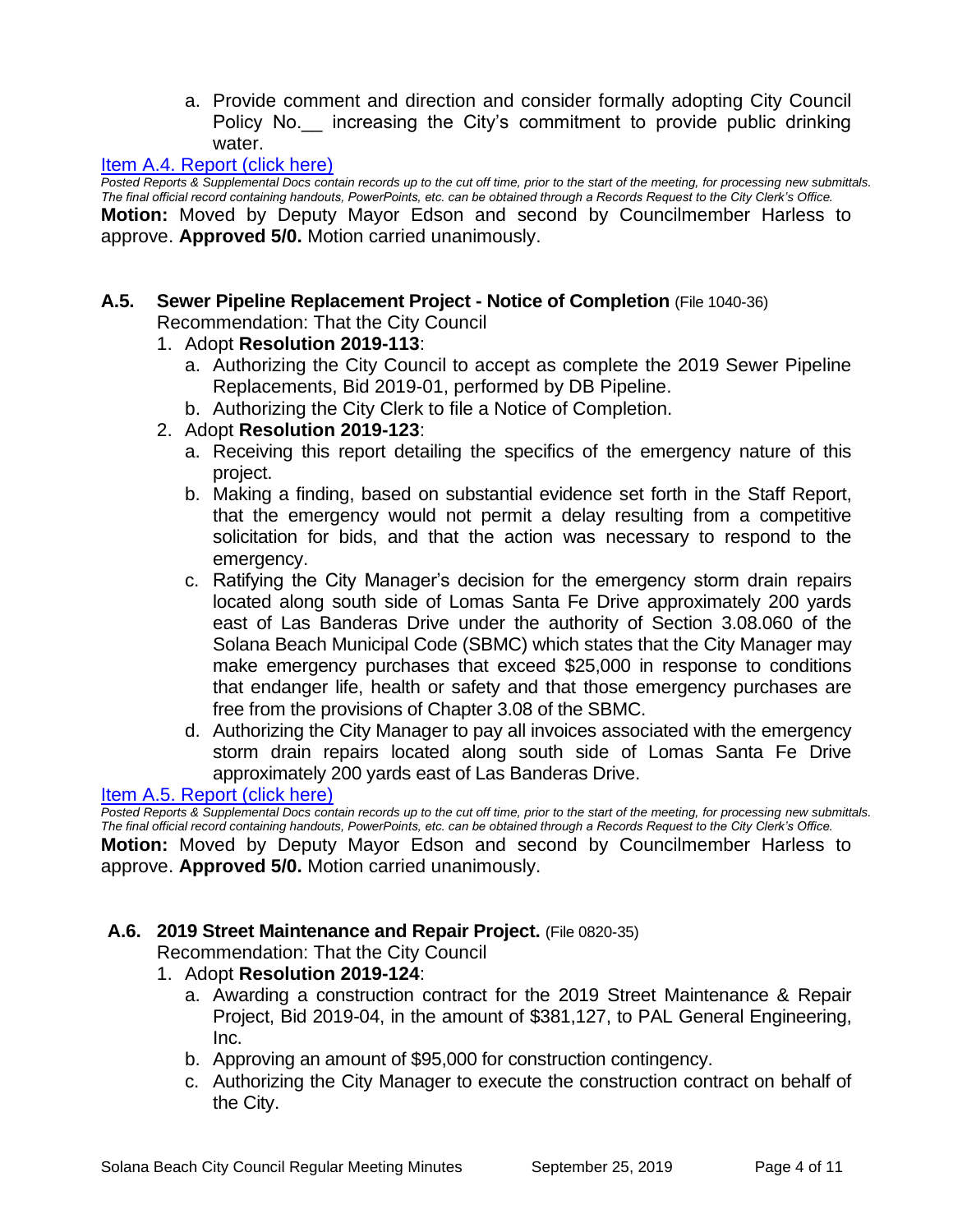d. Authorizing the City Manager to approve cumulative change orders up to the construction contingency amount.

[Item A.6. Report \(click here\)](https://solanabeach.govoffice3.com/vertical/Sites/%7B840804C2-F869-4904-9AE3-720581350CE7%7D/uploads/Item_A.6._Report_(click_here)_09-25-19_-_O.pdf)

*Posted Reports & Supplemental Docs contain records up to the cut off time, prior to the start of the meeting, for processing new submittals. The final official record containing handouts, PowerPoints, etc. can be obtained through a Records Request to the City Clerk's Office.* **Motion:** Moved by Deputy Mayor Edson and second by Councilmember Harless to approve. **Approved 5/0.** Motion carried unanimously.

#### **A.7. Cardiac Monitor Equipment.** (File 0260-40)

Recommendation: That the City Council

#### 1. Adopt **Resolution 2019-127**:

- a. Authorizing the City to utilize the Request for Proposals (RFP) approved by the County of Los Angeles awarding Zoll Medical Corporation the contract to provide for the purchase and warranty of cardiac monitors/defibrillators, accessories/supplies, and upgrades.
- b. Authorizing the City Manager to enter into an Agreement with Zoll Medical Corporation for the purchase of three (3) cardiac monitors, one (1) cardiopulmonary resuscitation (CPR) device, enter into a five (5) year service agreement, and approve trade-in of the three (3) existing cardiac monitors in the amount of \$117,688.
- c. Authorizing an appropriation into the County Service Area 17 (CSA-17) revenue and expenditure accounts in the Public Safety Special Revenue fund.
- d. Authorizing the City Treasurer to amend the FY 2019/20 Adopted Budget accordingly.

#### [Item A.7. Report \(click here\)](https://solanabeach.govoffice3.com/vertical/Sites/%7B840804C2-F869-4904-9AE3-720581350CE7%7D/uploads/Item_A.7._Report_(click_here)_09-25-19_-_O.pdf)

*Posted Reports & Supplemental Docs contain records up to the cut off time, prior to the start of the meeting, for processing new submittals. The final official record containing handouts, PowerPoints, etc. can be obtained through a Records Request to the City Clerk's Office.* **Motion:** Moved by Deputy Mayor Edson and second by Councilmember Harless to approve. **Approved 5/0.** Motion carried unanimously.

## **A.8. Solana Energy Alliance (SEA) 2018 Power Content Label and Attestation.**

(File 1010-40)

Recommendation: That the City Council

1. Attest to the accuracy of information provided in Solana Energy Alliance's 2018 Power Content Label based on Staff's review, consultant input and review and an independent auditor report.

#### [Item A.8. Report \(click here\)](https://solanabeach.govoffice3.com/vertical/Sites/%7B840804C2-F869-4904-9AE3-720581350CE7%7D/uploads/Item_A.8._Report_(click_here)_09-25-19_-_O.pdf)

*Posted Reports & Supplemental Docs contain records up to the cut off time, prior to the start of the meeting, for processing new submittals. The final official record containing handouts, PowerPoints, etc. can be obtained through a Records Request to the City Clerk's Office.* **Motion:** Moved by Deputy Mayor Edson and second by Councilmember Harless to approve. **Approved 5/0.** Motion carried unanimously.

#### **B. PUBLIC HEARINGS:** (B.1. – B.2.)

This portion of the agenda provides citizens an opportunity to express their views on a specific issue as required by law after proper noticing by submitting a speaker slip (located on the back table) to the City Clerk. After considering all of the evidence, including written materials and oral testimony, the City Council must make a decision supported by findings and the findings must be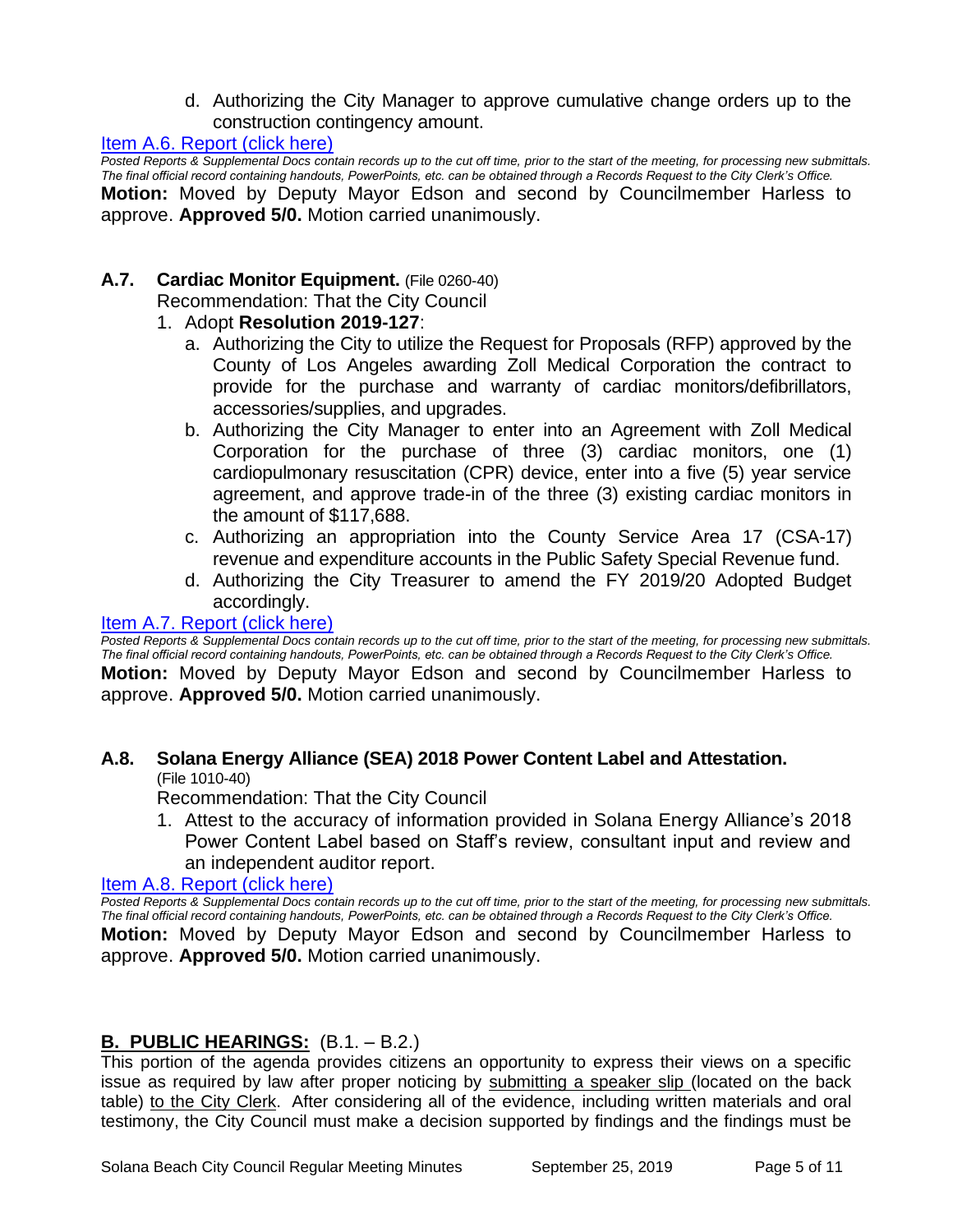supported by substantial evidence in the record. An applicant or designee(s) for a private development/business project, for which the public hearing is being held, is allotted a total of fifteen minutes to speak, as per SBMC 2.04.210. A portion of the fifteen minutes may be saved to respond to those who speak in opposition. All other speakers have three minutes each. Please be aware of the timer light on the Council Dais.

#### **B.1. Public Hearing: 4250 North Lane, Applicant: Brad Fomon, Case 17-19-01.** (File 0600-40)

The proposed project meets the minimum zoning requirements under the SBMC, may be found to be consistent with the General Plan and may be found, as conditioned, to meet the discretionary findings required as discussed in this report to approve a Development Review Permit (DRP). Therefore, Staff recommends that the City Council:

- 1. Conduct the Public Hearing: Open the Public Hearing, Report Council Disclosures, Receive Public Testimony, and Close the Public Hearing.
- 2. Find the project exempt from the California Environmental Quality Act pursuant to Section 15303 of the State CEQA Guidelines; and
- 3. If the City Council makes the requisite findings and approves the project, adopt **Resolution 2019-128** conditionally approving a DRP to demolish a single-family residence, construct a replacement single-story, single-family residence with an attached three-car garage, and perform associated site improvements at 4250 North Lane, Solana Beach.

#### [Item B.1. Report \(click here\)](https://solanabeach.govoffice3.com/vertical/Sites/%7B840804C2-F869-4904-9AE3-720581350CE7%7D/uploads/Item_B.1._Report_(click_here)_09-25-19_-_O.pdf)

[Item B.1. Supplemental Docs \(updated 9-25 at 9:30am\)](https://solanabeach.govoffice3.com/vertical/Sites/%7B840804C2-F869-4904-9AE3-720581350CE7%7D/uploads/Item_B.1._Supplemental_Docs_-_9-25_(930am)_-_O.pdf)

*Posted Reports & Supplemental Docs contain records up to the cut off time, prior to the start of the meeting, for processing new submittals. The final official record containing handouts, PowerPoints, etc. can be obtained through a Records Request to the City Clerk's Office.*

Joe Lim, Community Development Dir., presented a PowerPoint (on file) on the project.

Mayor Zito opened the public hearing.

Council disclosures.

Brad Foman, Applicant and owner, spoke about the design being compliant and looking good within the community, that they reached out to the neighbors to let them know what he was going to design, made changes in consideration of the heights and views, and that they tried to stay within the guidelines provided.

Council and Applicant discussed that it was a 'spec' house, that the house did not appear to capitalize on views, the site layout as well as the driveway prevented them from obtaining ocean views from the backyard, privacy concerns of neighbors' backyards, that a 2-story home was not desired in the community for this site, undergrounding the power lines to his property, that they could not add a dwelling unit in the back area due to the setback and the property required a lot of grading to level out the lot, the Applicant had heard about the request to trim a eucalyptus tree for the first time and had no problem with it, and that the house would have solar and be wired for EV chargers.

William Leigh said that he was the neighbor to the South and had asked about having the tree trimmed that hung over his fence, that limbs from this tree had fallen into his yard, and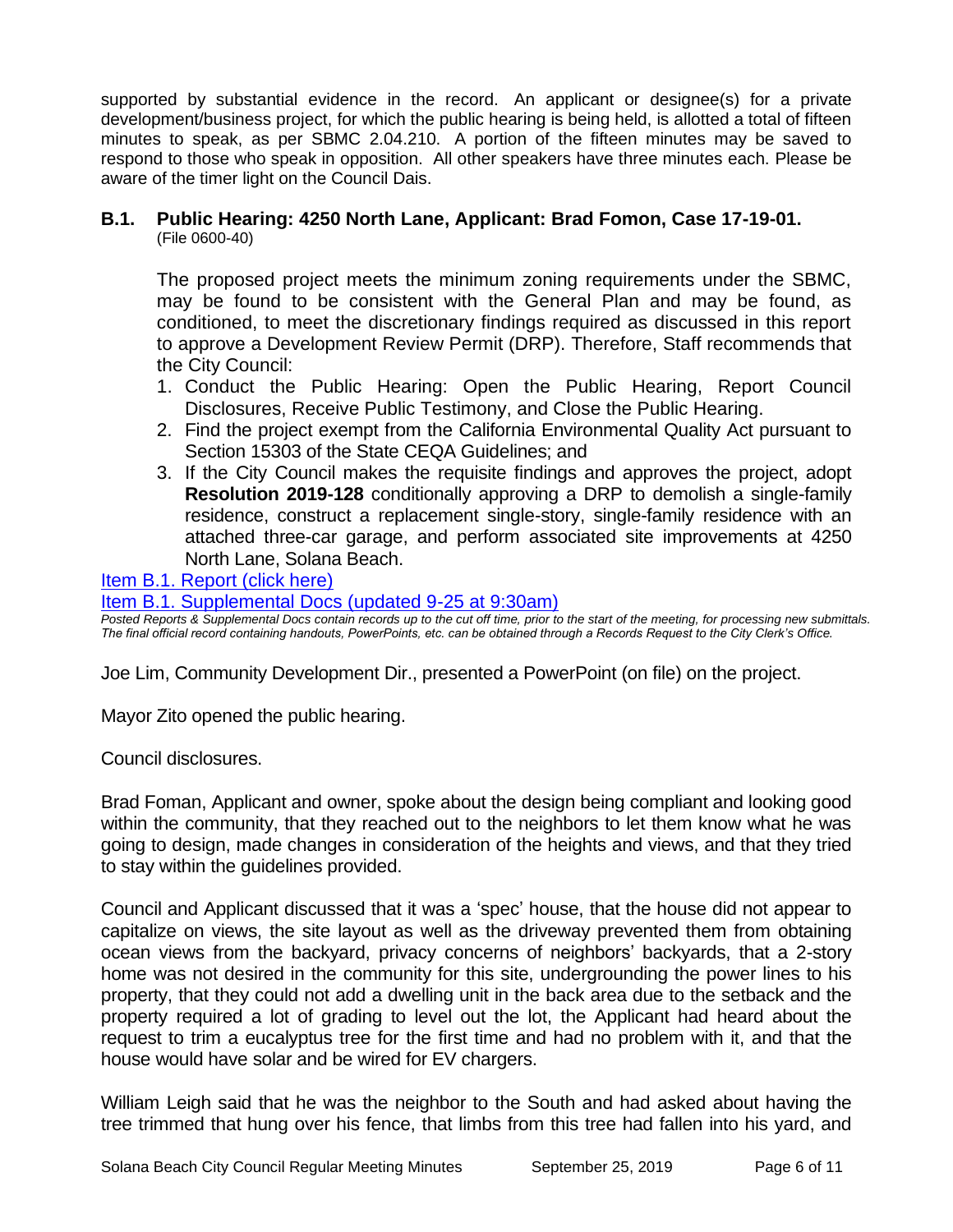that the tree was about 40 ft. high.

**Motion:** Moved by Deputy Mayor Edson and second by Councilmember Becker to close the public hearing. **Approved 5/0.** Motion carried unanimously.

**Motion:** Moved by Councilmember Harless and second by Deputy Mayor Edson to approve. **Approved 5/0.** Motion carried unanimously.

#### **B.2. Public Hearing: 336 South Nardo, Applicant: Evan & Afsaneh Cooper, Case 17-19-07.** (File 0600-40)

The proposed project meets the minimum zoning requirements under the SBMC, may be found to be consistent with the General Plan and may be found, as conditioned, to meet the discretionary findings required as discussed in this report to approve a Development Review Permit (DRP) and Structure Development Permit (SDP). Therefore, Staff recommends that the City Council:

- 1. Conduct the continued Public Hearing: Report Council Disclosures, Receive Public Testimony, and Close the Public Hearing.
- 2. Find the project exempt from the California Environmental Quality Act pursuant to Section 15303 of the State CEQA Guidelines; and
- 3. If the City Council makes the requisite findings and approves the project, adopt **Resolution 2019-125** conditionally approving a DRP and SDP to demolish a single-family residence, construct a replacement single-family residence with an attached two-car garage and a second level attached accessory dwelling unit (ADU), and perform associated site improvements at 336 South Nardo Avenue, Solana Beach.

#### [Item B.2. Report \(click here\)](https://solanabeach.govoffice3.com/vertical/Sites/%7B840804C2-F869-4904-9AE3-720581350CE7%7D/uploads/Item_B.2._Report_(click_here)_09-25-19_-_O.pdf)

*Posted Reports & Supplemental Docs contain records up to the cut off time, prior to the start of the meeting, for processing new submittals. The final official record containing handouts, PowerPoints, etc. can be obtained through a Records Request to the City Clerk's Office.*

Greg Wade, City Manager, introduced the item.

Joe Lim, Community Development Dir., presented a PowerPoint (on file).

Council disclosures. Councilmember Harless stated that she knew the Applicants from the past but had not dealt with them on this project and could remain impartial. Councilmember Becker stated that she had property within 1,000 ft. radius, but not within 500 ft., and could remain impartial on the project.

Council and Staff discussed the engineering conditions regarding grading near the neighbors, to add a condition that letters of permission to grade shall be obtained from adjoining property owners for grading that is within three feet of the property line or on adjacent properties, cut and fill slopes shall be set back from the site boundaries and build shall be set back from the cut or fill slopes in accordance with Solana beach municipal code, that the North Lane project had extensive grading detail that prompted the condition, which the applicant had agreed to.

Craig Friehauf, Friehauf Architects, Applicant's representative, said that the condition referred to for grading was typical in most cities, they had good relations with the neighbors, the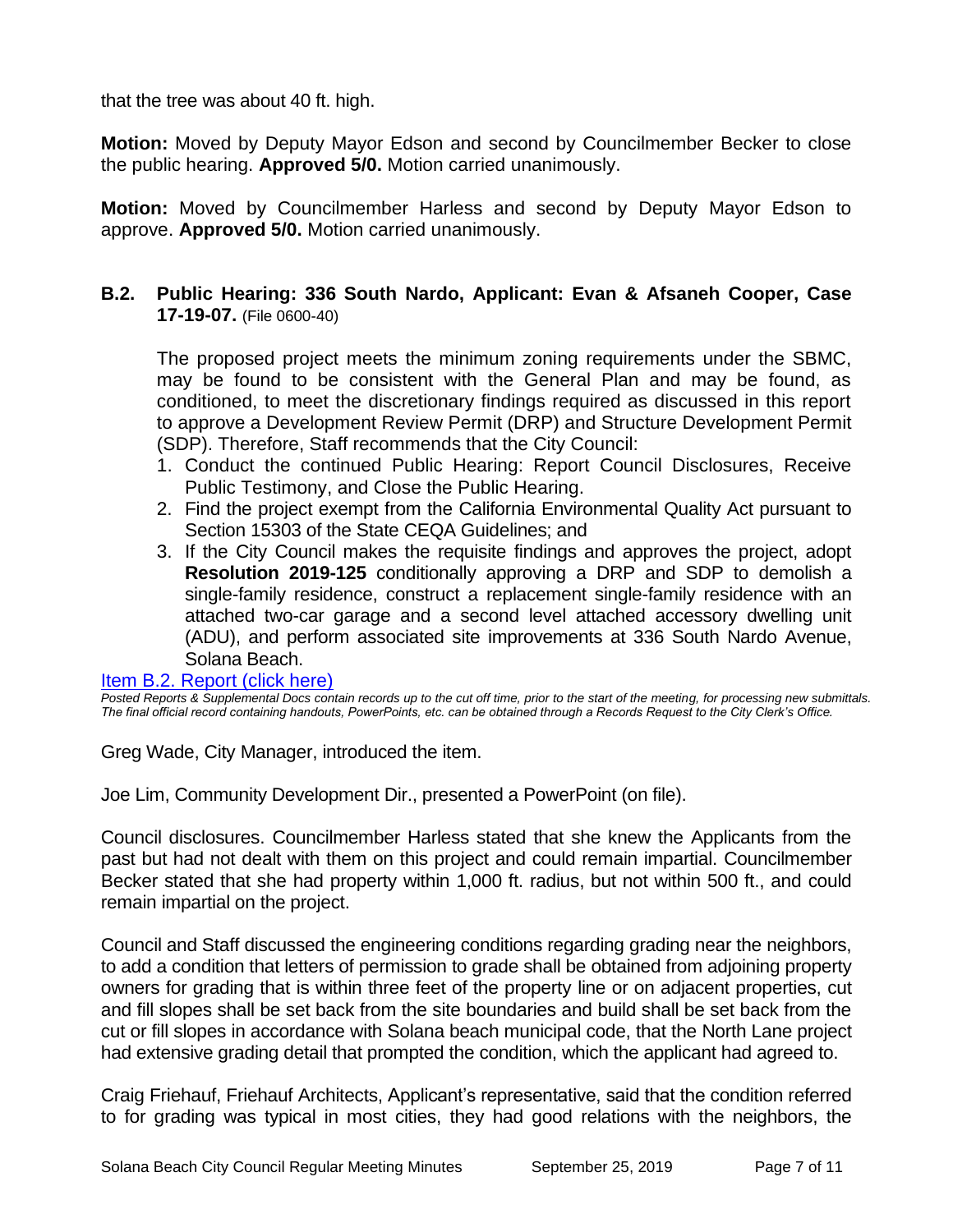grading was fairly minor on this home, and they would not be opposed to the additional condition.

Council and Staff discussed the driveway utilizing pervious pavers to hold large trucks like fire truck, energy efficiency including solar panels, changing the fireplace from wood burning to gas only, the accessory dwelling unit and reduction in fees if it was deed restricted, and that the applicant would plan to initially use it for family members,

**Motion:** Moved by Deputy Mayor Edson and second by Councilmember Becker to close the public hearing. **Approved 5/0.** Motion carried unanimously.

Council discussed the applicant's input from the neighbors, the scale compatibility, approving the story pole waiver, and the applicant's willingness to have a non-wood burning fireplace.

**Motion:** Moved by Deputy Mayor Edson and second by Councilmember Becker to approve with additional conditions of a non-wood burning fireplace, and obtaining letters of permission from neighbors for adjacent property grading. **Approved 5/0.** Motion carried unanimously.

#### **C. STAFF REPORTS**: (C.1. - C.5.)

*Submit speaker slips to the City Clerk.*

#### **C.1. Solana Beach Pump Station Construction Update.** (File 1040-30)

Recommendation: That the City Council

- 1. Adopt **Resolution 2019-126**:
	- a. Authorizing the City Manager to execute a change order with PCL Construction in the amount of \$247,556.
	- b. Authorizing the City Manager to execute an amendment to the Professional Services Agreement with Valley Construction Management in the amount of \$106,235.
	- c. Authorizing the City Manager to execute an amendment to the Professional Services Agreement with Dudek in the amount of \$46,756.

[Item C.1. Report \(click here\)](https://solanabeach.govoffice3.com/vertical/Sites/%7B840804C2-F869-4904-9AE3-720581350CE7%7D/uploads/Item_C.1._Report_(click_here)_09-25-19_-_O.pdf)

*Posted Reports & Supplemental Docs contain records up to the cut off time, prior to the start of the meeting, for processing new submittals. The final official record containing handouts, PowerPoints, etc. can be obtained through a Records Request to the City Clerk's Office.*

Greg Wade, City Manager, introduced the item.

Mo Sammak, Public Works/Engineering Dir., presented a PowerPoint (on file) reviewing the project and the requested additional funding.

Council discussed estimated completion date of around March 2020, that the project was about 60% complete, the majority of the underground work was completed, and touring the pump station with hard hat and minor safety training.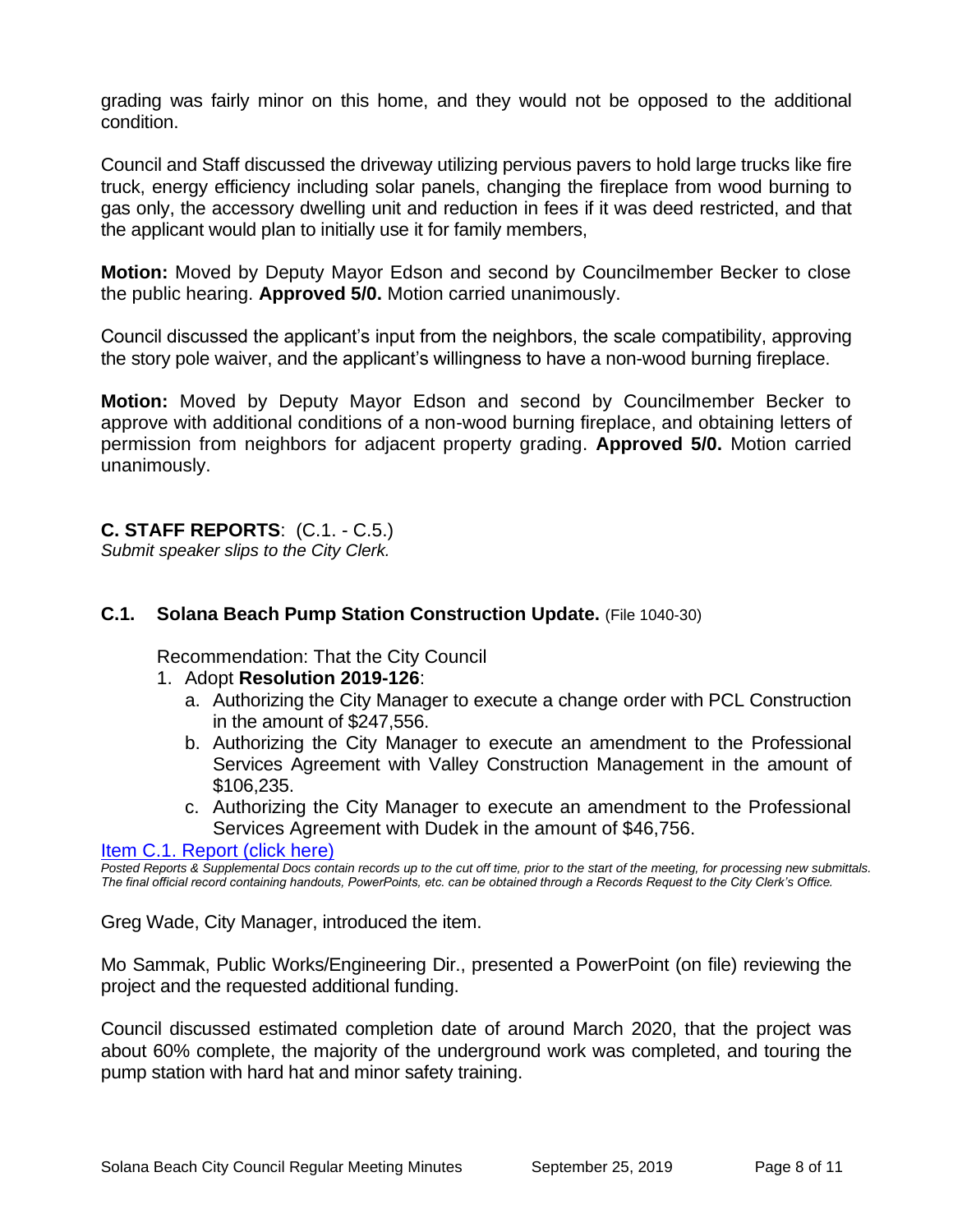**Motion:** Moved by Deputy Mayor Edson and second by Councilmember Hegenauer to approve. **Approved 5/0.** Motion carried unanimously.

#### **C.3.** Adopt (2<sup>nd</sup> Reading) Ordinance 505 – Safe Storage of Firearms. (File 0250-70)

Recommendation: That the City Council

1. Adopt **Ordinance 505** amending Solana Beach Municipal Code Chapter 7.20 to add a new section 7.20.030, relating to the safe storage of firearms.

[Item C.3. Report \(click here\)](https://solanabeach.govoffice3.com/vertical/Sites/%7B840804C2-F869-4904-9AE3-720581350CE7%7D/uploads/Item_C.3._Report_(click_here)_09-25-19_-_O.pdf)

[Item C.3. Supplemental Docs \(updated 9-23-19\)](https://solanabeach.govoffice3.com/vertical/Sites/%7B840804C2-F869-4904-9AE3-720581350CE7%7D/uploads/Item_C.3_Supplemental_Docs_(9-23)_-_O.pdf)

*Posted Reports & Supplemental Docs contain records up to the cut off time, prior to the start of the meeting, for processing new submittals. The final official record containing handouts, PowerPoints, etc. can be obtained through a Records Request to the City Clerk's Office.*

Johanna Canlas, City Attorney, read the title.

Cindi Clemons spoke about the need for safer gun storage and penalties for those that do not comply, requesting Council to pass the ordinance, and to do more to pass laws to end gun violence and hold gun owners responsible.

Council discussed that Solana Beach would be the first in North County with this ordinance, that the ordinance did not substantially burden a right or ability for owners to use firearms for self-defense in their home, that the locking requirement applied only to firearms that were not being carried on the person or are in the person's immediate control, that it would not prevent owners from carrying loaded firearms in the house, that it allowed the firearms to be loaded when stored, it did not infringe on the ability to defend oneself in their home, and that the ordinance aligned with NRA safety rule that stated "when using or storing a gun, always store guns so they are not accessible to unauthorized persons."

**Motion:** Moved by Councilmember Harless and second by Deputy Mayor Edson to approve. **Approved 5/0.** Motion carried unanimously.

#### **C.2.** Adopt (2<sup>nd</sup> Reading) Ordinance 504 - Regulation of Food Service Ware, **Polystyrene and Plastic Bottles in Furtherance of Protecting the Environment and Reducing Single-Use Plastics and Waste.** (File 0230-55)

Recommendation: That the City Council

1. Adopt **Ordinance 504** amending Solana Beach Municipal Code Title 5 to expand the ban on polystyrene products to address single-use plastics and plastic bottles on City property.

[Item C.2. Report \(click here\)](https://solanabeach.govoffice3.com/vertical/Sites/%7B840804C2-F869-4904-9AE3-720581350CE7%7D/uploads/Item_C.2._Report_(click_here)_09-25-19_-_O.pdf)

*Posted Reports & Supplemental Docs contain records up to the cut off time, prior to the start of the meeting, for processing new submittals. The final official record containing handouts, PowerPoints, etc. can be obtained through a Records Request to the City Clerk's Office.*

Johanna Canlas, City Attorney, introduced the item and read the title.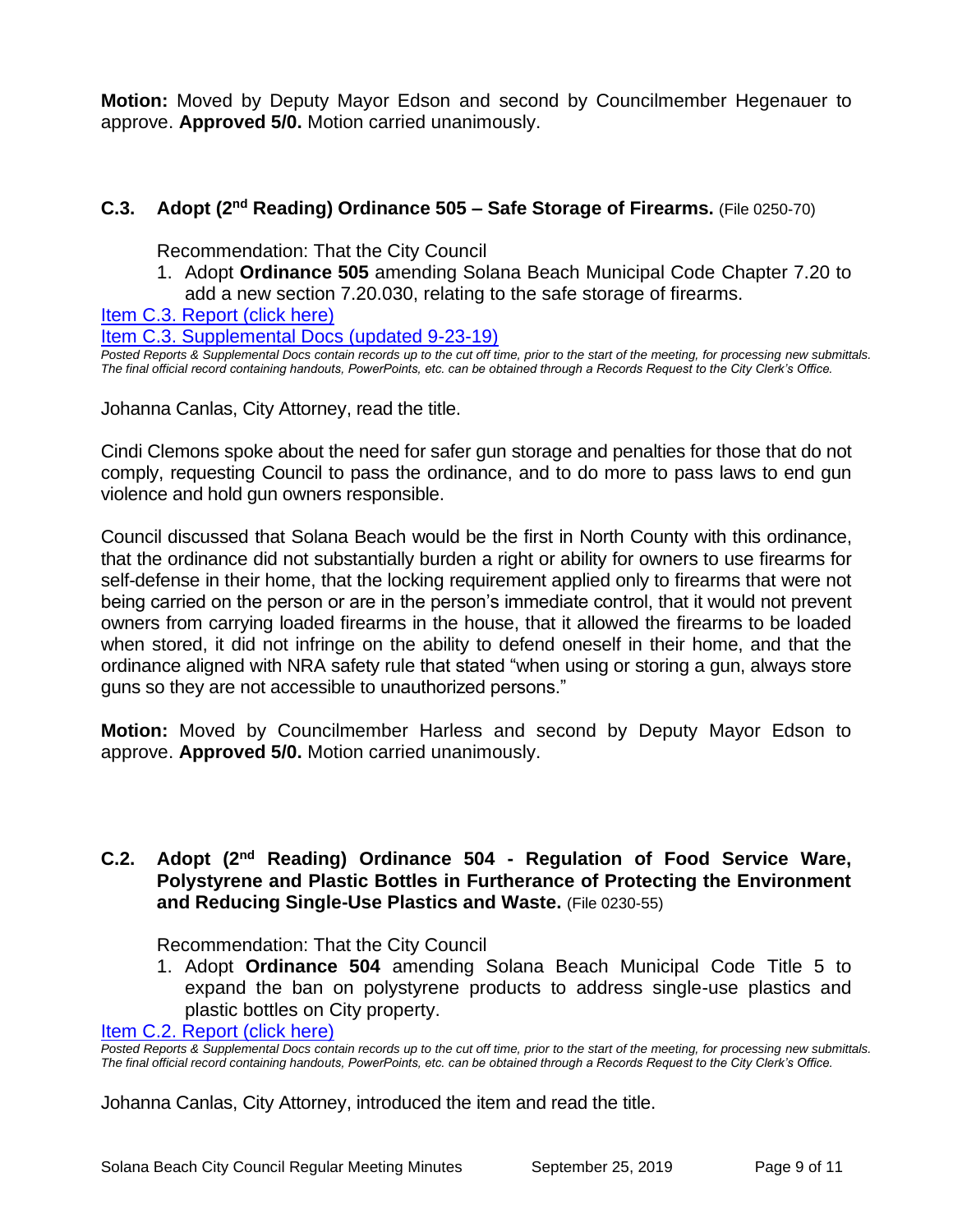**Motion:** Moved by Councilmember Hegenauer and second by Councilmember Becker to approve. **Approved 5/0.** Motion carried unanimously.

#### **C.4. Citizen Commission Appointments.** (File 0120-06)

Recommendation: That the City Council

1. Consider the application(s) submitted and appoint (by Council-at-large) a member to the professional position on the Climate Action Commission with a term expiration date of January 2020.

[Item C.4. Report \(click here\)](https://solanabeach.govoffice3.com/vertical/Sites/%7B840804C2-F869-4904-9AE3-720581350CE7%7D/uploads/Item_C.4._Report_(click_here)_09-25-19_-_O.pdf)

*Posted Reports & Supplemental Docs contain records up to the cut off time, prior to the start of the meeting, for processing new submittals. The final official record containing handouts, PowerPoints, etc. can be obtained through a Records Request to the City Clerk's Office.*

Greg Wade, City Manager, introduced the item.

Meredith Hanrahan spoke about her submittal for the Climate Action Commission, the importance of the topic, her interest even though she had little experience, and that she would be open to applying for the Public Arts Commission.

Councilmember Becker said that she would nominate Paul Basore.

**Motion:** Moved by Councilmember Becker and second by Councilmember Hegenauer to approve. **Approved 5/0.** Motion carried unanimously.

#### **C.5. City Manager Agreement Amendment.** (File 0560-30)

Recommendation: That the City Council

1. Adopt **Resolution 2019-130** authorizing the Mayor to execute the Fourth Amendment to the Employment Agreement between the City of Solana Beach and Gregory Wade to reflect the 2.5% increase in base salary, \$2,500 increase towards Deferred Compensation, and allowing the City Manager to use City provided power to charge his vehicle.

[Item C.5. Report \(click here\)](https://solanabeach.govoffice3.com/vertical/Sites/%7B840804C2-F869-4904-9AE3-720581350CE7%7D/uploads/Item_C.5._Report_(click_here)_09-25-19_-_O.pdf)

*Posted Reports & Supplemental Docs contain records up to the cut off time, prior to the start of the meeting, for processing new submittals. The final official record containing handouts, PowerPoints, etc. can be obtained through a Records Request to the City Clerk's Office.*

Johanna Canlas, City Attorney, introduced the item and stated that state law required that executive compensation be read aloud. She said that the consideration was to execute a fourth amendment of an employment agreement between the City of Solana Beach and Gregory Wade to reflect the 2.5% increase in base salary, \$2,500 increase towards deferred compensation and allowing the City Manager to use City provided power to charge his vehicle.